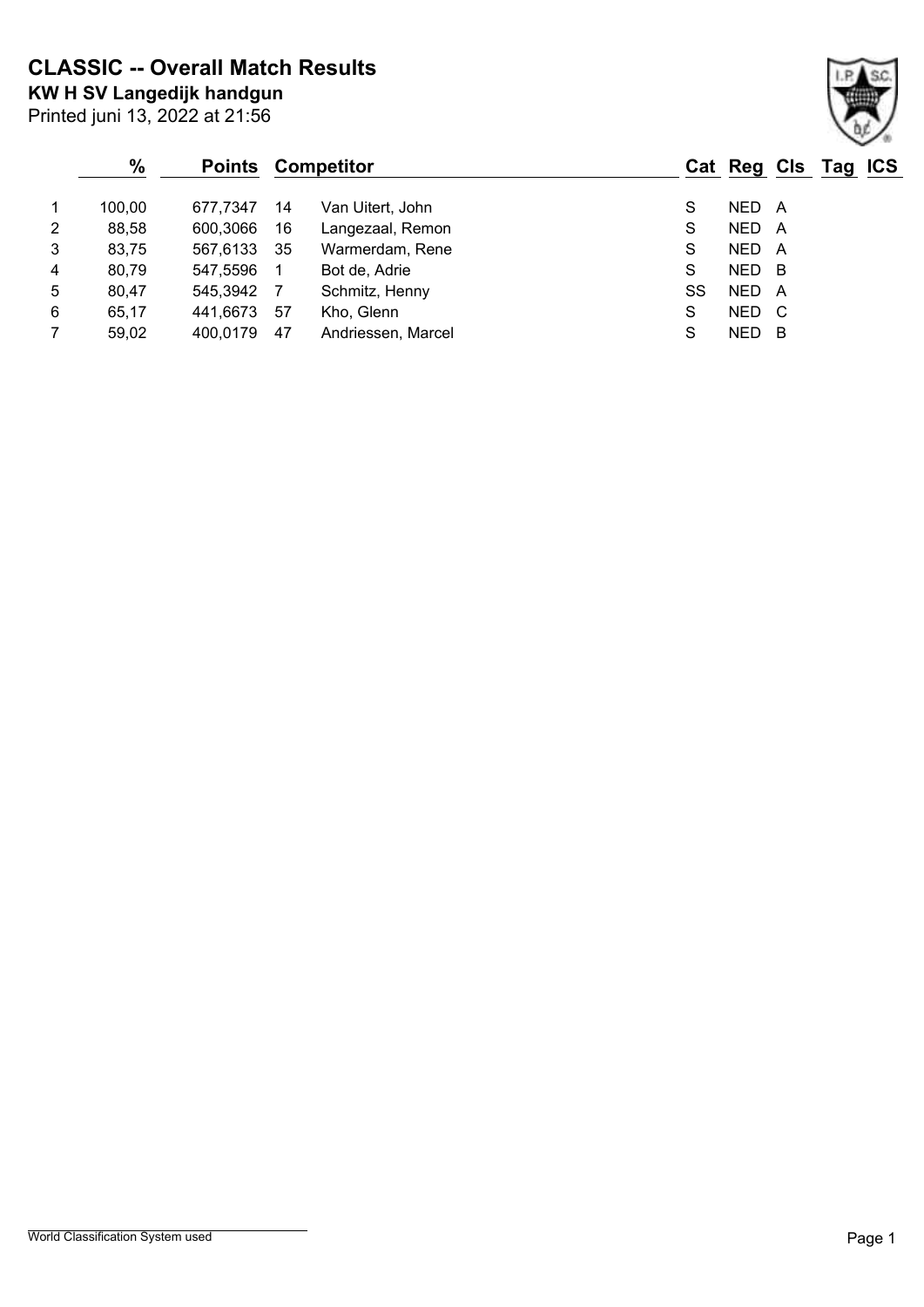Printed juni 13, 2022 at 21:56 **KW H SV Langedijk handgun OPEN -- Overall Match Results**

|                | $\%$   | <b>Points</b> |     | <b>Competitor</b>     |               | Cat Reg Cls Tag ICS |                |  |
|----------------|--------|---------------|-----|-----------------------|---------------|---------------------|----------------|--|
| 1              | 100,00 | 684,9741      | 93  | Dylan, Keppel         |               | <b>NED</b>          | A              |  |
| 2              | 89,65  | 614,0707      | 11  | Faro, Rien            | SS            | <b>NED</b>          | $\overline{A}$ |  |
| 3              | 89,18  | 610,8606      | 50  | Van der Wel, Richard  |               | <b>NED</b>          | $\overline{A}$ |  |
| 4              | 85,00  | 582,2443      | 27  | Meeusen, Patrick      | $\mathbf S$   | <b>NED</b>          | $\overline{A}$ |  |
| 5              | 82,42  | 564,5217      | 70  | Immink, Jasper        |               | <b>NED</b>          |                |  |
| 6              | 78,17  | 535,4293      | 8   | Heinze, Rein          | S             | <b>NED</b>          | $\overline{A}$ |  |
| $\overline{7}$ | 77,73  | 532,4354      | 72  | Kombrink, Morné       |               | <b>NED</b>          | B              |  |
| 8              | 75,69  | 518,4858      | 38  | Poolman, Ronald       | $\mathbf S$   | <b>NED</b>          | $\overline{A}$ |  |
| 9              | 75,48  | 516,9949      | 80  | Woudstra, Marc        |               | <b>NED</b>          |                |  |
| 10             | 75,27  | 515,5527      | 30  | Houthuijzen, Bart     |               | <b>NED</b>          | B              |  |
| 11             | 72,68  | 497,8221      | 75  | Ho, Chi Hong          | S             | <b>NED</b>          |                |  |
| 12             | 71,16  | 487,4231      | 40  | Prins, Sasja          |               | <b>NED</b>          |                |  |
| 13             | 69,30  | 474,7085      | 36  | Klomp, Jerry          |               | <b>NED</b>          |                |  |
| 14             | 66,04  | 452,3344      | 51  | Bruggeman, Vincent    |               | <b>NED</b>          |                |  |
| 15             | 65,37  | 447,7712      | 9   | Wit, Jan              | $\mathbb S$   | <b>NED</b>          | $\mathsf{C}$   |  |
| 16             | 64,49  | 441,7382      | 101 | Van der Slot, Leo     | ${\mathsf S}$ | <b>NED</b>          | B              |  |
| 17             | 64,37  | 440,9044      | 20  | Lambregts, Johan      | S             | <b>NED</b>          |                |  |
| 18             | 61,57  | 421,7629      | 96  | Van der Wielen, Klaas | SS            | <b>NED</b>          | $\overline{B}$ |  |
| 19             | 58,92  | 403,5943      | 22  | Sasabone, John        | SS            | <b>NED</b>          |                |  |
| 20             | 58,86  | 403,1807      | 29  | Bruijn, Pim de        | SS            | <b>NED</b>          |                |  |
| 21             | 58,64  | 401,6544      | 3   | Gansner, Hans         | SS            | <b>NED</b>          | B              |  |
| 22             | 57,64  | 394,8454      | 78  | Van den Berg, Peter   |               | <b>NED</b>          |                |  |
| 23             | 57,59  | 394,4969      | 28  | De Rooij, Donny       | S             | <b>NED</b>          |                |  |
| 24             | 54,38  | 372,4826      | 63  | Michels, Dirk         | SS            | <b>NED</b>          |                |  |
| 25             | 52,03  | 356,4073      | 76  | Bakker, John          | S             | <b>NED</b>          |                |  |
| 26             | 46,70  | 319,9092      | 81  | Bruggeman, Frits      | SS            | <b>NED</b>          |                |  |
| 27             | 46,63  | 319,3982      | 19  | Esch, Van, Mari       | S             | <b>NED</b>          | B              |  |
| 28             | 45,77  | 313,4956      | 18  | Bhagwandien, Ardjun   |               | <b>NED</b>          |                |  |
| 29             | 42,65  | 292,1080      | 33  | Pranger, Piet         | S             | <b>NED</b>          |                |  |
| 30             | 41,83  | 286,5506      | 21  | Mange, Fred           | SS            | <b>NED</b>          | C              |  |

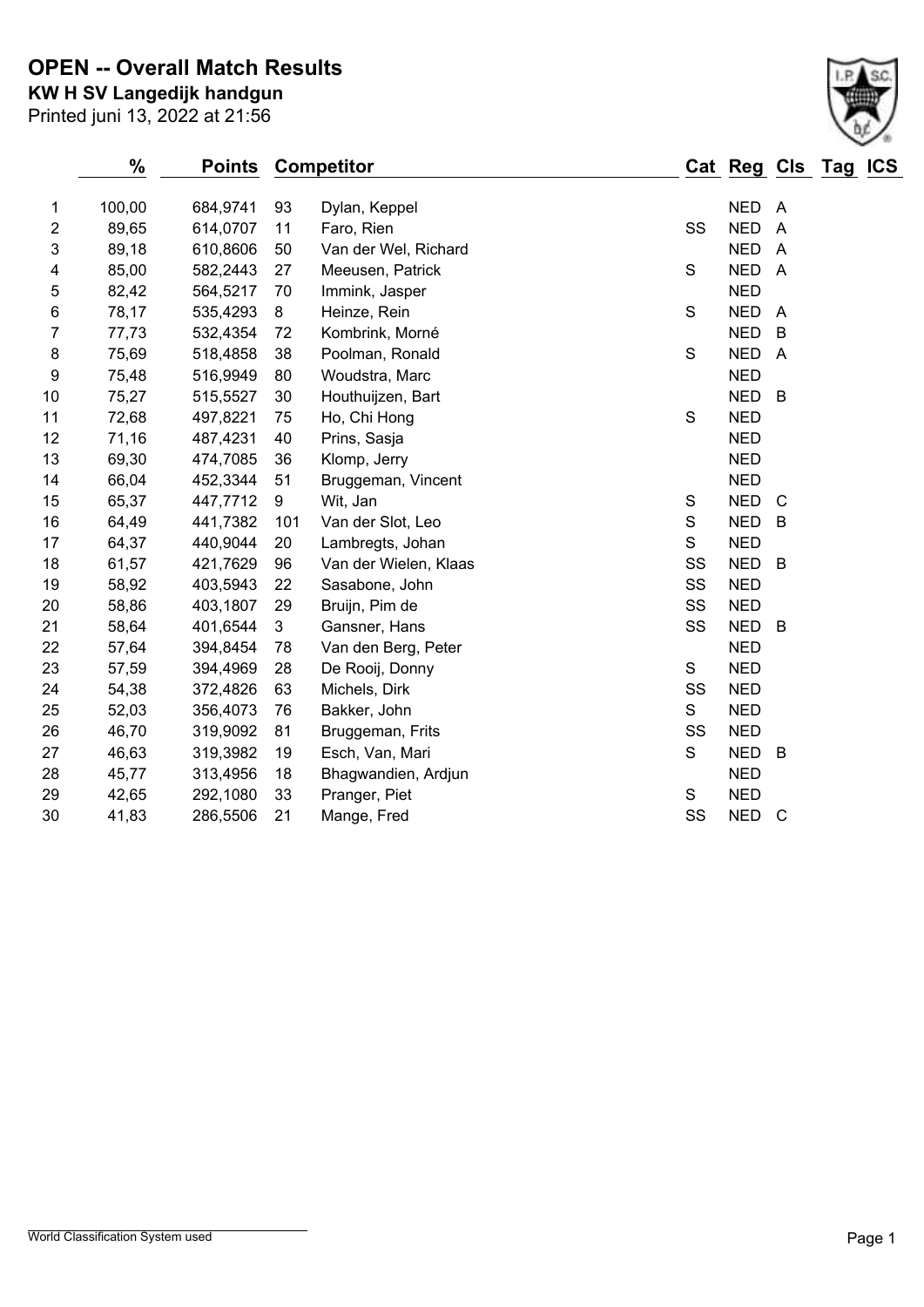**PRODUCTION -- Overall Match Results**

**KW H SV Langedijk handgun**

|                | %      | <b>Points</b> |    | <b>Competitor</b>          |    | Cat Reg Cls Tag |                         | <b>ICS</b> |
|----------------|--------|---------------|----|----------------------------|----|-----------------|-------------------------|------------|
| 1              | 100,00 | 636,2108      | 23 | Nijman, Bart               |    | <b>NED</b>      | A                       |            |
| $\overline{2}$ | 99,54  | 633,3092      | 39 | Meulmeester, Ewout         |    | <b>NED</b>      | A                       |            |
| 3              | 97,93  | 623,0267      | 2  | Roopram, Kris              | S  | <b>NED</b>      | A                       |            |
| 4              | 94,43  | 600,7708      | 41 | Truideman, Marciano        |    | <b>NED</b>      | $\overline{A}$          |            |
| 5              | 92,71  | 589,8287      | 94 | Wauben, Cheyenne           | L  | <b>NED</b>      | B                       |            |
| 6              | 90,49  | 575,7137      | 56 | Vervelde, Jochem           |    | <b>NED</b>      | A                       |            |
| 7              | 88,40  | 562,4137      | 17 | Freesen, Patrick           |    | <b>NED</b>      |                         |            |
| 8              | 87,07  | 553,9433      | 66 | Roodveldt, Marc            |    | <b>NED</b>      |                         |            |
| 9              | 86,77  | 552,0279      | 79 | Smit, Andrew               |    | <b>NED</b>      |                         |            |
| 10             | 83,50  | 531,2351      | 32 | Diepeveen, Robin           |    | <b>NED</b>      | A                       |            |
| 11             | 81,57  | 518,9780      | 5  | Beijer, Patrick            | S  | <b>NED</b>      | $\overline{\mathsf{A}}$ |            |
| 12             | 80,36  | 511,2340      | 62 | Garcia Clarijs, Sebastiaan |    | <b>NED</b>      |                         |            |
| 13             | 74,24  | 472,2964      | 88 | Schulenburg, Mathijs       |    | <b>NED</b>      |                         |            |
| 14             | 69,69  | 443,3995      | 97 | De Ruiter, Michiel         | S  | <b>NED</b>      | -B                      |            |
| 15             | 67,47  | 429,2344      | 82 | Stapel, C.S.               |    | <b>NED</b>      |                         |            |
| 16             | 64,86  | 412,6456      | 48 | Dumay, Patrick             | S  | <b>NED</b>      |                         |            |
| 17             | 58,14  | 369,8752      | 58 | Van Geest, Koos            | SS | <b>NED</b>      | -B                      |            |
| 18             | 53,78  | 342,1692      | 12 | Vermeulen, Hanneke         | L  | <b>NED</b>      |                         |            |
| 19             | 47,49  | 302,1147      | 92 | Mutsaers, Marc             |    | <b>NED</b>      |                         |            |
| 20             | 43,43  | 276,3162      | 95 | Dubbeld, Bas               |    | <b>NL</b>       |                         |            |
| 21             | 0,00   | 0,0000        | 85 | Guray, Irfan               |    | <b>NED</b>      |                         |            |



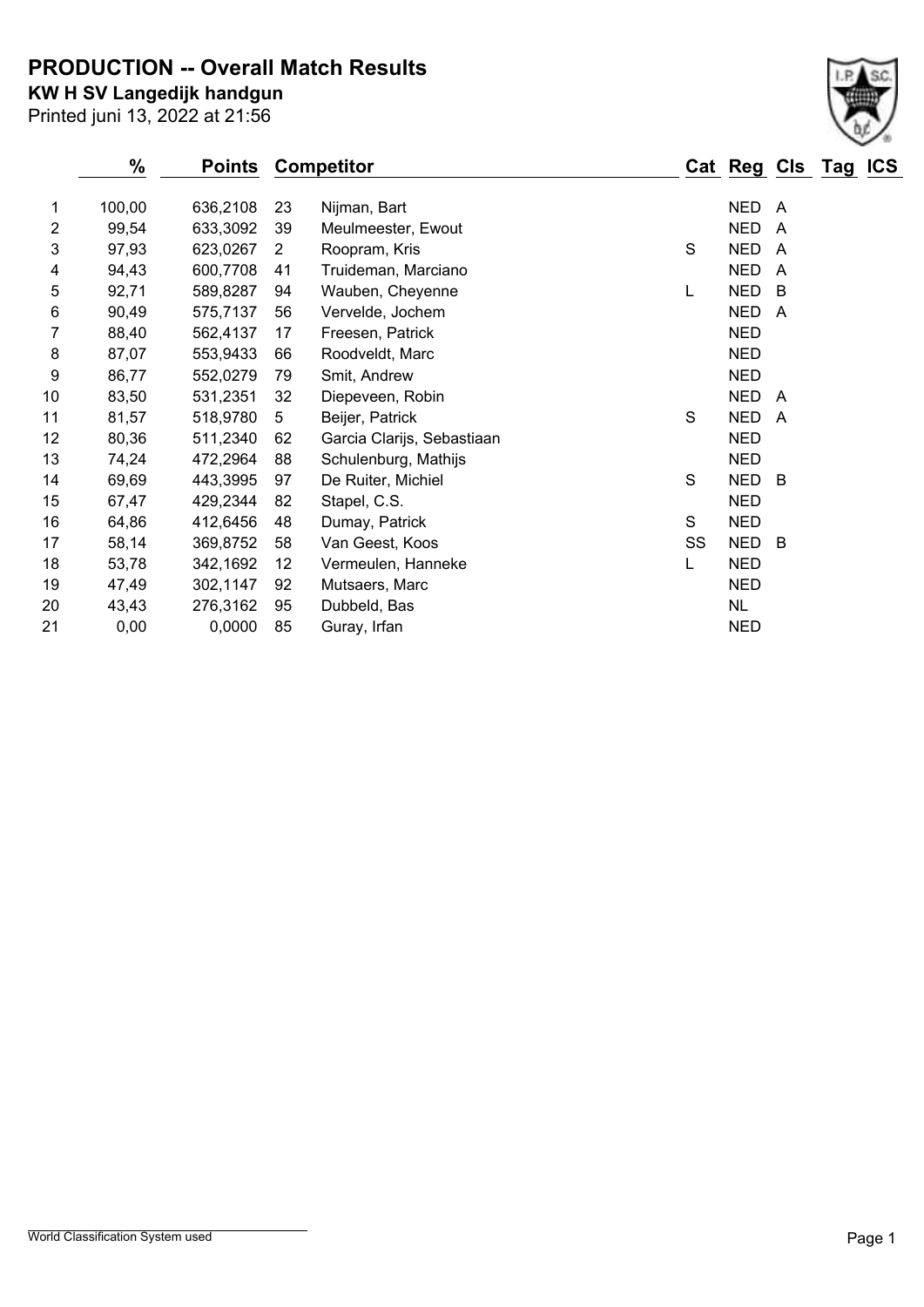**PRODUCTION OPTICS -- Overall Match Results**

**KW H SV Langedijk handgun**

Printed juni 13, 2022 at 21:56

### **% Points Competitor Cat Reg Cls Tag ICS** 1 100,00 675,0175 65 Souhuwat, Marcel 1 100,00 NED A 2 89,72 605,6400 84 Krol, Matthijs 1988 1999 1999 NED 3 86,79 585,8758 31 Wauben, Sjef Show States States States A 4 86,53 584,1104 10 Barentsen, Sasja NED A 5 84,68 571,6246 46 Van Geest, Jeff NED A 6 83,36 562,6685 60 Thijssen, Jan-Wouter NED A 7 78,82 532,0494 89 Verhoog, Justin NED 8 75,79 511,5859 59 Wevers, Ruwald SS NED B 9 72,78 491,2693 77 Mariani, Massimo S NED 10 71,58 483,1969 24 Landeweer, David SS NED A 11 71,31 481,3486 69 Fromberg, Willem S NED B

12 63,28 427,1463 55 Matheijssen, Niels SS NED

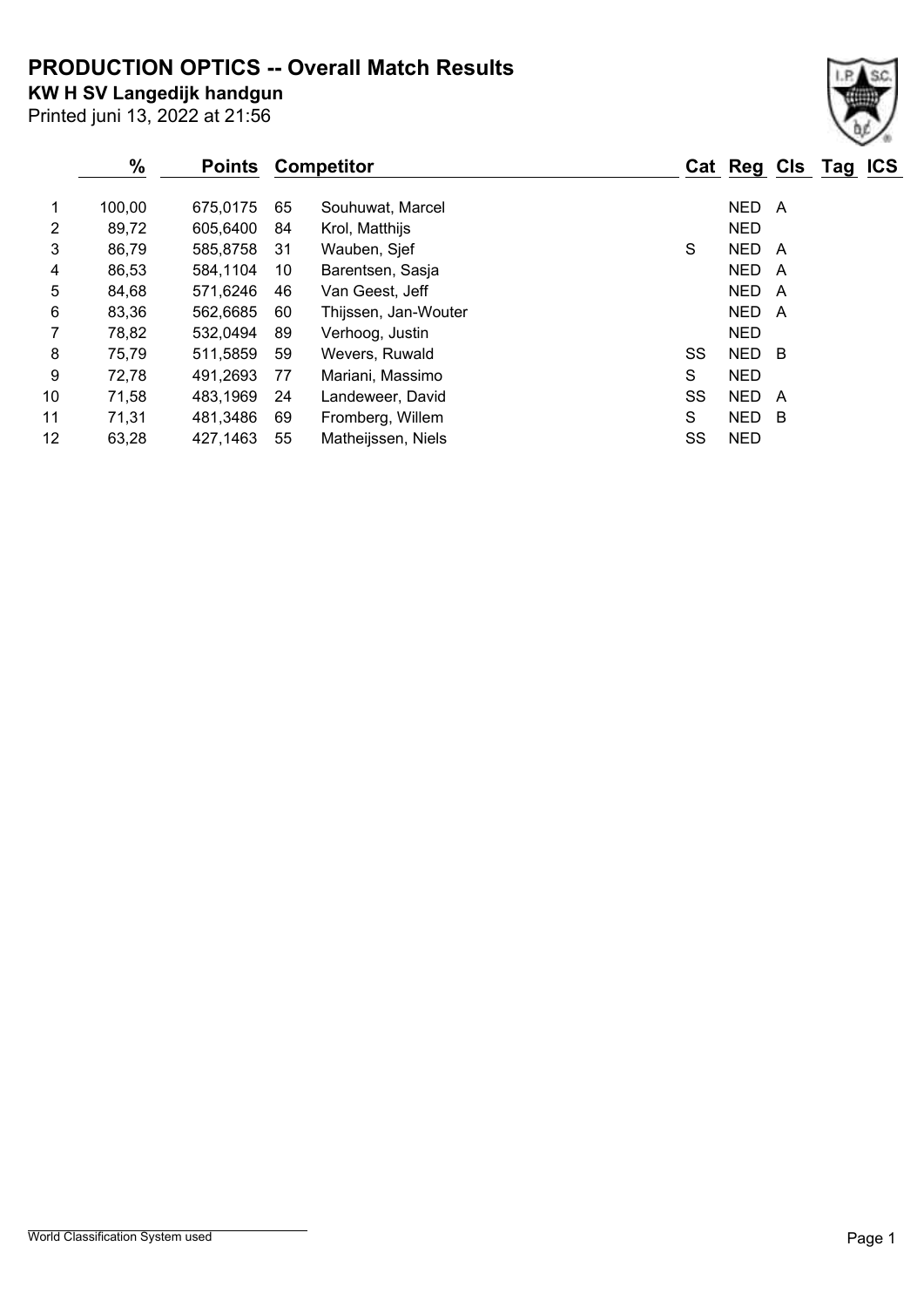**KW H SV Langedijk handgun REVOLVER -- Overall Match Results**

Printed juni 13, 2022 at 21:56

## **% Points Competitor Cat Reg Cls Tag ICS** 1 100,00 621,0792 26 Slim, Marcel S NED 2 98,77 613,4338 6 Wijnands, Gerard NED 3 96,26 597,8501 100 Cornelisen, Eric CAN A 4 18,19 112,9444 4 Guichelaar, Kees S NED A

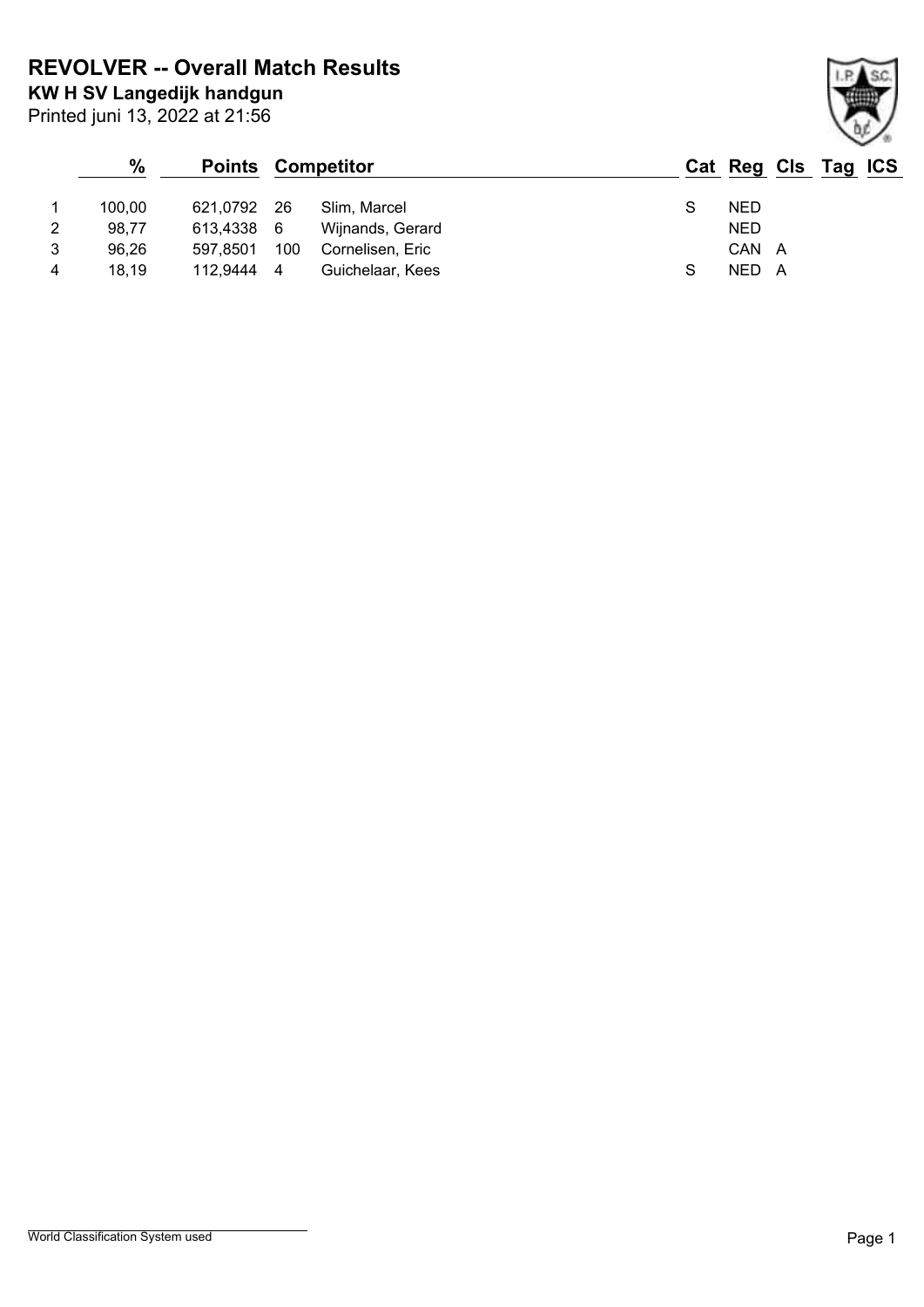**STANDARD -- Overall Match Results**

Printed juni 13, 2022 at 21:56 **KW H SV Langedijk handgun**

|                | $\%$   | <b>Points</b> |    | <b>Competitor</b>        |             | Cat Reg Cls Tag ICS |                |  |
|----------------|--------|---------------|----|--------------------------|-------------|---------------------|----------------|--|
| 1              | 100,00 | 653,7253      | 74 | Veenman, Tim             |             | <b>NED</b>          |                |  |
| $\overline{2}$ | 95,38  | 623,5528      | 44 | Van Leeuwen, Joost       |             | <b>NED</b>          | A              |  |
| 3              | 94,64  | 618,6736      | 68 | Blieck De, Blieck, Dylan |             | <b>NED</b>          |                |  |
| 4              | 93,58  | 611,7560      | 64 | Spierenburg, Thomas      | $\mathbf S$ | <b>NED</b>          | B              |  |
| 5              | 89,28  | 583,6137      | 54 | Van de Ven, Noop         |             | <b>NED</b>          | A              |  |
| 6              | 88,88  | 581,0323      | 71 | De Jong, Jelmer          |             | <b>NED</b>          |                |  |
| 7              | 86,66  | 566,4991      | 49 | Fennema, Patrick         |             | <b>NED</b>          |                |  |
| 8              | 86,08  | 562,6981      | 25 | Burgers, Frank           | S           | <b>NED</b>          | $\overline{B}$ |  |
| 9              | 83,64  | 546,7951      | 34 | Noord, van, Ruud         | S           | <b>NED</b>          |                |  |
| 10             | 81,40  | 532,1501      | 61 | Keijzer, Rudolf          | S           | <b>NED</b>          | -B             |  |
| 11             | 81,28  | 531,3598      | 43 | Freeke, Jurgen           |             | <b>NED</b>          |                |  |
| 12             | 80,05  | 523,3295      | 13 | Arnold, Chrit            | S           | <b>NED</b>          |                |  |
| 13             | 79,05  | 516,7612      | 87 | Roselaar, Maurits        |             | <b>NED</b>          |                |  |
| 14             | 74,09  | 484,3406      | 73 | Hake, Alex               |             | <b>NED</b>          |                |  |
| 15             | 73,57  | 480,9461      | 45 | Kolman, Dennis           |             | <b>NED</b>          |                |  |
| 16             | 68,88  | 450,2736      | 90 | Veerman, Tim             |             | <b>NED</b>          |                |  |
| 17             | 68,62  | 448,5763      | 98 | Somberg, Philip          |             | <b>NED</b>          |                |  |
| 18             | 68,58  | 448,3040      | 53 | Molenaar, Ruud           | S           | NED C               |                |  |
| 19             | 61,99  | 405,2482      | 91 | Schreurs, Guido          |             | <b>NED</b>          |                |  |
| 20             | 61,33  | 400,9194      | 37 | Stienstra, Dirk          | S           | <b>NED</b>          |                |  |
| 21             | 61,05  | 399,1218      | 15 | Roeland, Piet            | SS          | <b>NED</b>          | C              |  |
| 22             | 60,76  | 397,1965      | 83 | Gelijk, Tineke           | L           | <b>NED</b>          |                |  |
| 23             | 52,72  | 344,6445      | 86 | Leering, Marcel          | S           | <b>NED</b>          |                |  |
| 24             | 0,00   | 0,0000        | 42 | Koek, Johan              |             | <b>NED</b>          | - A            |  |
|                |        |               |    |                          |             |                     |                |  |